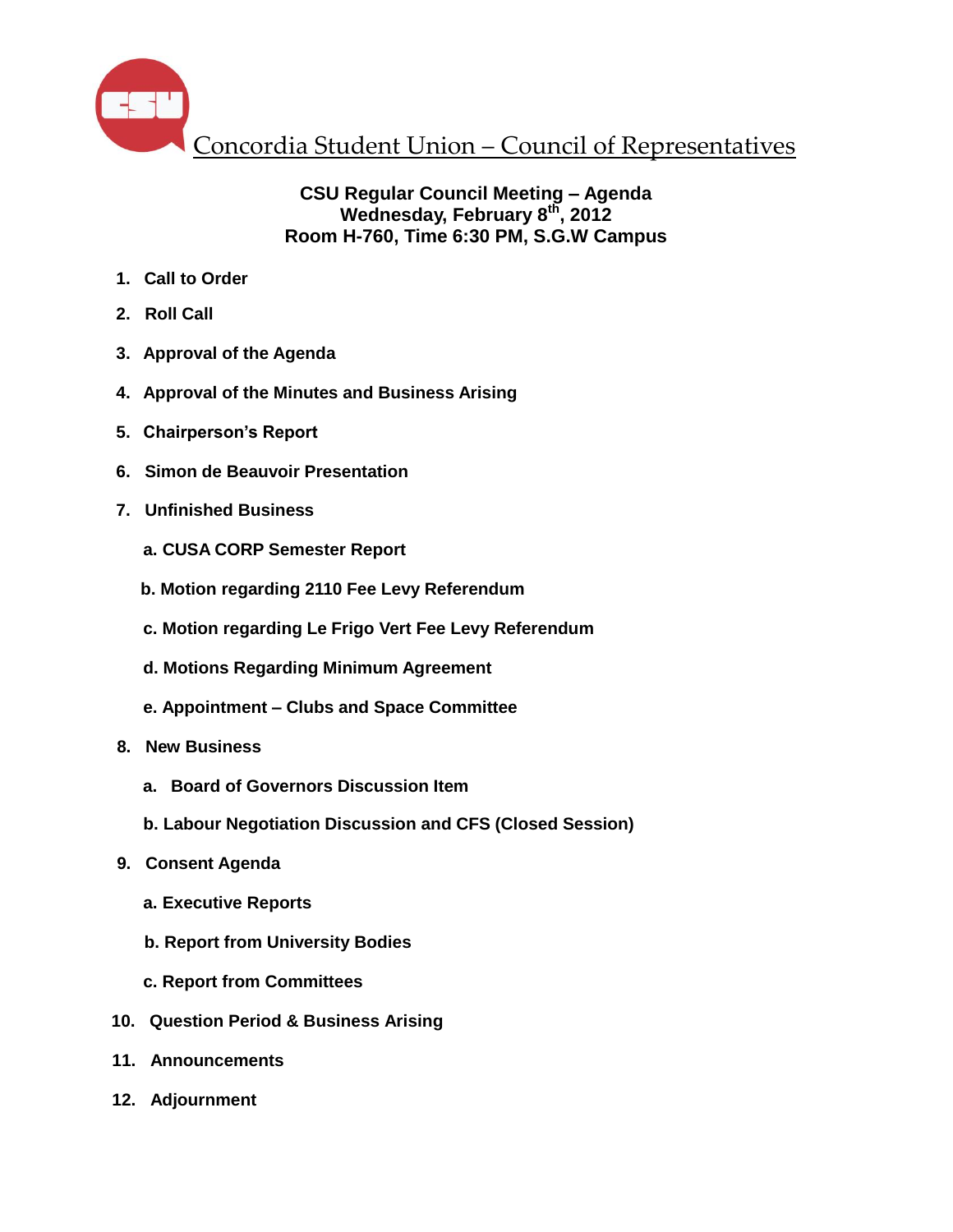

### **Attendance**

#### **Executives:**

Lex Gill Jordan Lindsay Melissa Fuller Chad Walcott Hasan Cheikzen Laura Glover Gonzalo Nieto

#### **Councillors:**

Simon-Pierre Lauzon Eduardo Alves Dos Anjos Yassine Chaabi Melanie Hotchkiss Annie Thompson Ali Moenck Cameron Monagle Eva-Loan Ponton-Pham Irmak Bahar Michaela Manson Lina Saigol Iain Meyer-Macaulay April Underwood Tally Shaaked Nadine Atallah Anaii Lee-Ender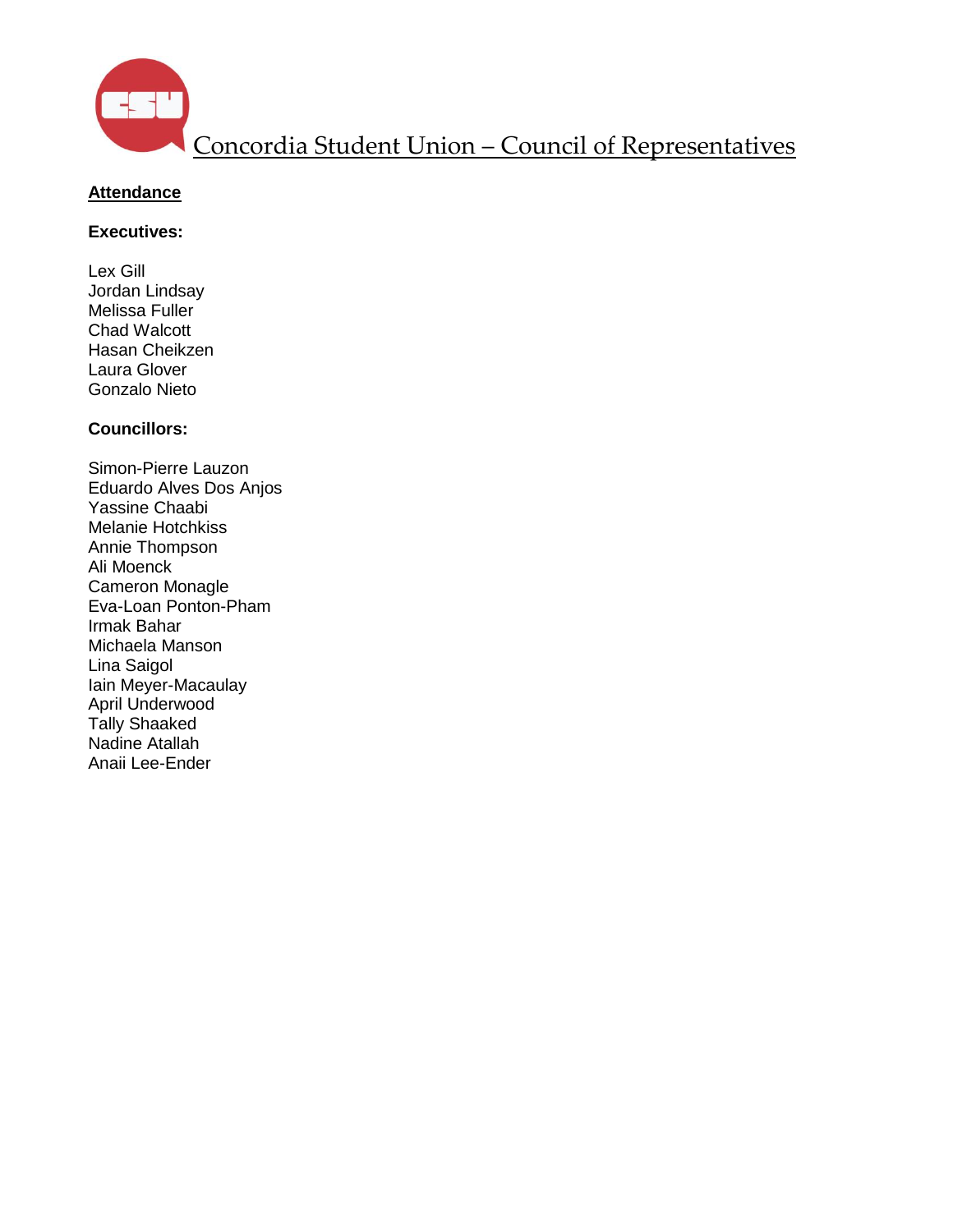

CSU Regular Council Meeting February 8<sup>th</sup> 2012

1. The meeting is called to order at 6:44 pm.

2. Roll Call

3. Approval of the Agenda **Lex Gill:** Add presentation following Chairperson's Report **Annie Thompson:** Seconds.

Lex Gill: Add under new business a point c.: closed session update labour negotiation and CFS discussion. **Melanie Hotchkiss:** Seconds.

**Melanie Hotchkiss:** Moves to approve the agenda. Eduardo Alves Dos Anjos: Seconds.

**Vote:** unanimous.

4. Approval of the Minutes and Business Arising **Vote:** unanimous, 1 abstention.

5. Chairperson's Report Lex Gill: Moves to excuse Morgan's absence as she is sick. **Simon-Pierre Lauzon:** Seconds. **Vote:** unanimous.

Lex Gill: Asked to produce updated list of attendance records.

**Chairperson:** Has already done this, will be sending a few more emails to warn people in danger zone, will also include tonight.

**Michaela Manson:** Is there anyone with 3 or more absences who affect quorum tonight?

**Chairperson:** No.

**Cameron Monagle:** Asks a question regarding the resignation of these councillors and quorum.

Lex Gill: They lose voting rights once they miss three, but are still councillors until they resign.

6. Unfinished Business a. Simon de Beauvoir Institute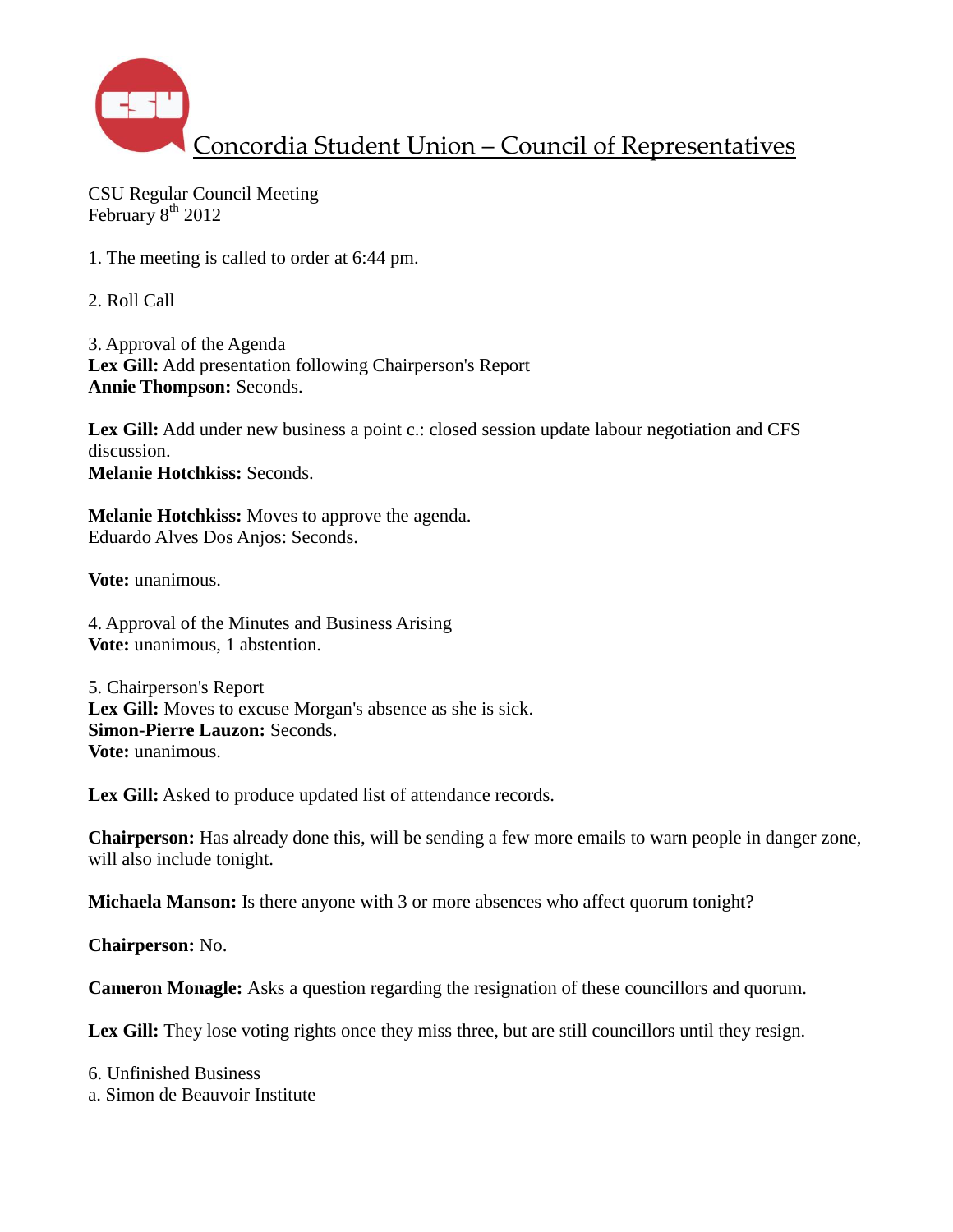

**Presenter:** Took a position against tuition fee increase. Took this position as a whole. Every position, including the students and staff. Impact on women- no strong feminist perspective on this issue, want to bring it to the forefront. 71 cents to every dollar their male counterparts are making in similar jobs. 863 000 same degree less than a male. Impact of increase on women will be significant. Knows that Concordia is down with part-time and mature students. 80% of these single parent households are led by women.

Extends invitation to every student body who wants to get involved, get votes, get a GM. One interesting call after press conference.

**Chad Walcott:** Congratulates them on the support they have gotten and thanks them for being the first departmental association to take action and get large support.

**Yassine Chaabi:** Will you going on strike stop the increases?

**Presenter:** Not that powerful, but will serve as an example.

**Hector:** Join other groups in Quebec which are against tuition increase. How the increase will affect based on sex, gender, etc.

**Irmak Bahar:** A lot of departmental organizations are getting on board- Geography and Urban Planning discussion, Geography graduates have already voted for a SGM, Fine Arts students making a petition, sociology undergrads and grads having discussions. Great way for the CSU to mobilize for a GA.

#### b. CUSA CORP Semester Report

**Jordan Lindsay:** Unapproved document from CUSA board, once it's approved will give out to Council. The report provides a realistic understanding of the current situation at CUSA CORP.

Lex Gill: Brief note: this presentation is not fantastic news. There is historical context, and we have probably been seeing similar results for years. Why does a student bar with no rent consistently loses so much profit? She is starting to understand that Reggies is a vulnerable institution that has a mixed mandate- beer and service provision for students as well as community space, and poor internal control makes for a volatile institution.

Have addressed the issues as best they can, but the losses are systemic.

**Jordan Lindsay:** Financial portion of this that will explain fundamental discrepancy.

People looking for more diversity in beer selection- looked for other options for beer provider. Sadly, there was a right of first refusal clause in Molson contract that we didn't want to get any problems with. After seeking legal counsel, contract with Molson (1 semester) with no such clause that will allow us to explore other options. Went with Sleeman in the end- the price, diversity of products, did not ask for full exclusivity, customer service, micro and local brews.

Point of sale system: inventory has come long way, but not perfect. Losses unaccounted for. Bar management: Lost Marlow at the beginning of this year, helped rebuild the management structure. Coming along quite successfully. Two managers currently have are rocking it.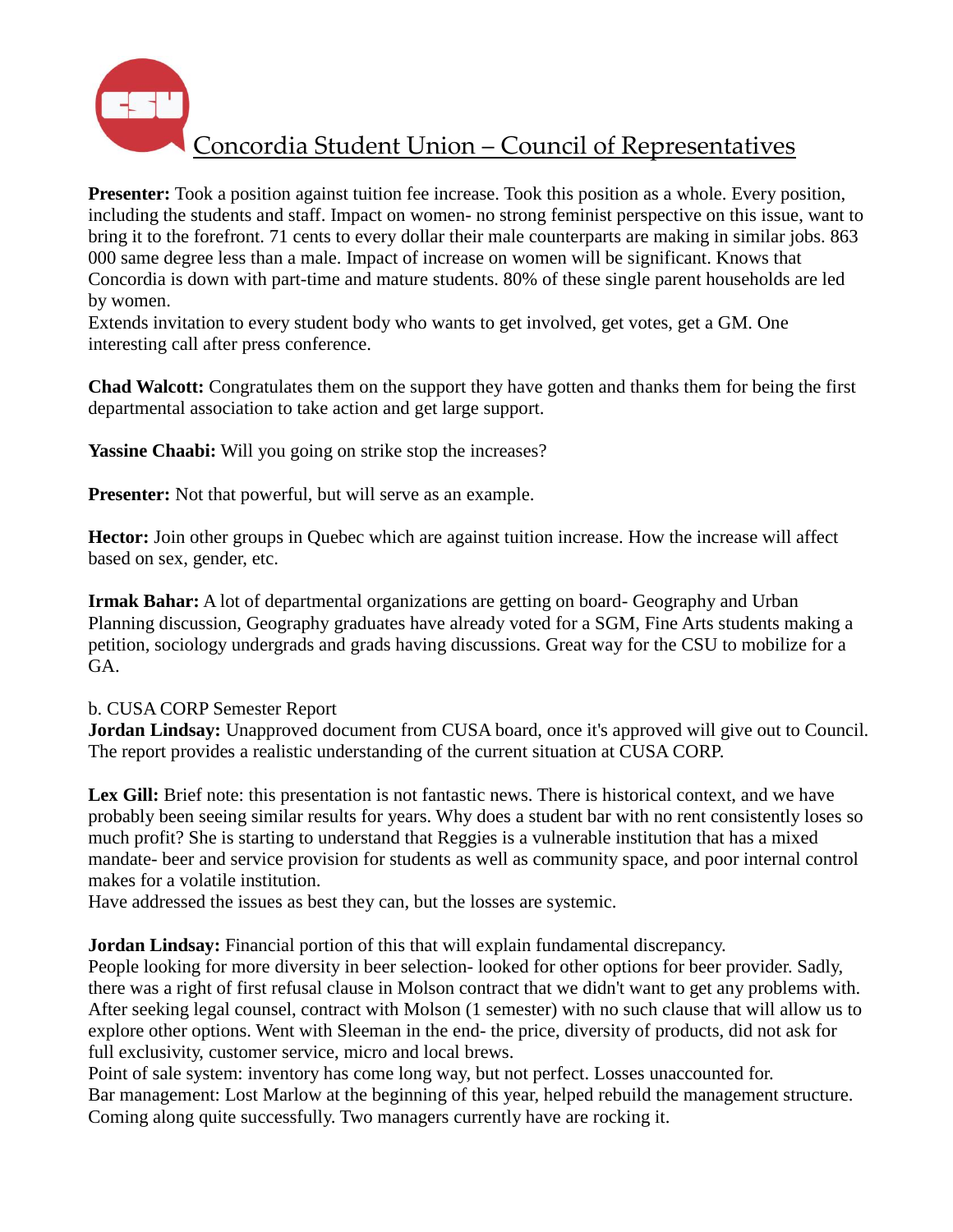

Hard to pull profit on current model. Not able to submit report to government

Not all bouncers are certified- easy to resolve, just get them certified.

Finances: Generally a not very profitable organization- last 5 years of audited statements, any indication of profit has usually come from Java U. For this year, we are running with operational deficit of around \$51 000. Relative to years before fairly standard.

For every dollar we invest into costs directly related to making more money, we gain \$0.42. Must increase semester sales to about \$295 000. Financial situation grim. Everything in power to tighten finances, but as it stands it's quite a deficit to come back from. Going forward, price point higher while remaining accessible to students.

Looking into getting new lights for Thursday nights. Also- flip flopping between beer providers, but this has been smoothed out.

Re evaluating areas that have shown to be wasteful.

Marketing campaign going well.

Hockey nights, Queer Concordia had a good night last month, B movie night,

Retail consultant fix some of our other problems

Inventory strategy will change this Thursday.

**Simon-Pierre Lauzon:** Amount of people we need to break even- is it even possible to get people there at night or should we get them in during the day?

**Jordan Lindsay:** This semester is looking good during the day- consistent drinking. Sales growth, slight increase in prices, get new people coming.

**Cameron Monagle:** Do we have an idea what the deficit number might look like at the end of the year?

**Jordan Lindsay:** \$102 875. During the second semester people tend to drink more.

**Michaela Manson:** Mentioned that you've had lots of success by branching out to student groups- will you continue this model to attract different demographics?

Lex Gill: Issues of consistency, Morgan is working very hard to have a clear booking policy, and the bar staff are cautious because they are afraid that it's going to hurt their bottom line.

**AJ West:** We charge more for beer than we're paying and we're still in deficit, how is this possible?

**Jordan Lindsay:** Reggies has massive fixed costs.

**Simon-Pierre Lauzon:** Worst case scenario- attempts to make more money fails, what then?

Lex Gill: Not in this position, this is the way the bar has functioned for years. Not in a position to make any recommendations with only 4 months left in mandate.

**Lina Saigol:** New nights, student groups, any opinions on whether this could be working?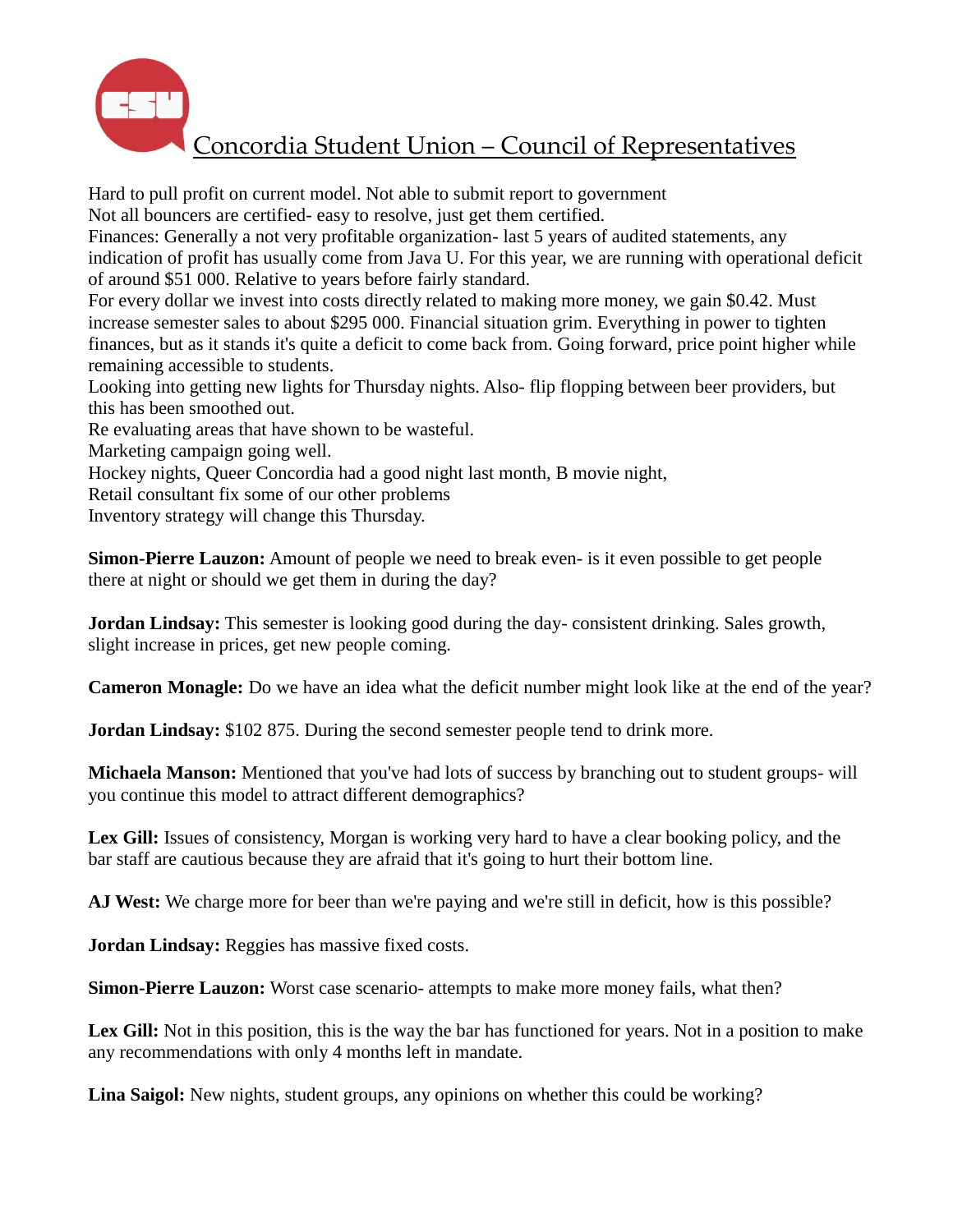

**Jordan Lindsay:** Thirsty Thursdays- if a night does well they might want to make it a permanent thing.

**Lina Saigol**: Is there room to add on to the structures that are already there?

**Jordan Lindsay:** Can put her in touch with the appropriate people to talk about this.

Lex Gill: Motion to suspend the rules to move the Fee Levy presentations before the closed session. **Vote:** unanimous.

**Lex Gill:** Moves to move 7a and 7b to 6 c and d. **Vote:** unanimous.

**Cameron Monagle:** Moves to add Board of Governors discussion after Minimum Agreement.

**Vote:** Eduardo abstains.

Motion to reinstate rules.

b. Motion Regarding 2110 Fee Levy Referendum **Michaela Manson:** Moves to lay on the table. **Simon-Pierre Lauzon:** Seconds. **Vote:** unanimous.

c. Motion Regarding Le Frigo Vert Fee Levy Referendum A representative of Le Frigo Vert reads out the fee levy question.

**Cameron Monagle:** Moves to approve the fee levy question. **Melanie Hotchkiss:** Seconds. **Vote:** Unanimous.

**Irmak Bahar:** Reads 2110 Centre fee levy question.

**Nadin Atallah:** Moves to approve the fee levy question. **Irmak Bahar:** Seconds. **Vote**: unanimous.

d. Motions Regarding Minimum Agreement

**Chad Walcott:** Yesterday he met with the External Committee to discuss this and bring a recommendation to council.

**Irmak Bahar:** Presenters of motion should have first say before other motions are introduced. Reads her motion.

Has minutes from the meeting at which the minimum agreement was brought up first. Was supported at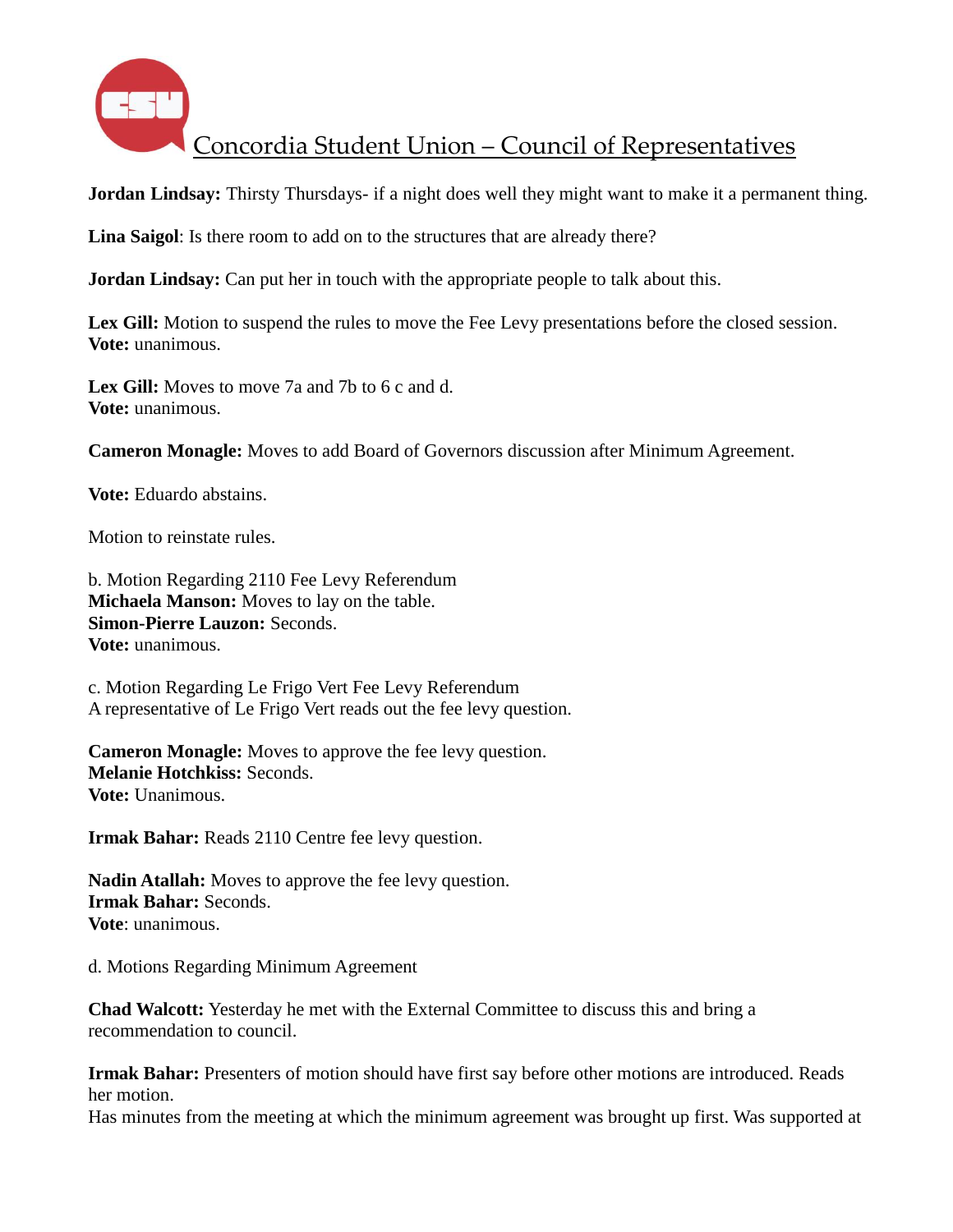

that meeting. For the 3 of the 4 national student association have voted to support it, the FEUQ has not. This was done for November  $10<sup>th</sup>$ .

**CUTV** 

Why should we support this? 19 000 have voted to go on a general strike, they are not members of the FEUQ.

Second clause- Prevents others from making promises to the government on our behalf, we have control. Same way that Labour Unions work. Proposal from employer, does not impose it on its workers.

Last clause- Don't want to denounce each other's actions in the media. Denouncing is not the same thing as condoning. Don't want to get the discourse off-topic, stand united, talk about issue at state, not criticize each other. Not meant to censor anyone, just how we deal with the media. Showing solidarity. Not a legally binding contract, should go into it with good faith but doesn't bind us to stay quiet. Good way to get things started.

**Nadine Atallah:** First problem is, if you look at the minutes and the member associations present, the CSU was represented by 3 people while other schools had many different representatives. The CSU was not informed that they could bring the faculty associations with them, were unfairly out-numbered. Secondly, the ASSE has a non-negotation clause with government. If our members want us to do this we wouldn't be able to. Detrimental to our students, who are our priority.

The ASSE is promoting free education while we want a freeze. Won't be ready to stop striking at the same time that we are. Interests of our students first.

In terms of the non-recommendation clause, the job of the FEUQ is to negotiate with the government and bring it to the students. She does not support these clauses.

**Chad Walcott:** Nadine covered a lot of what he was going to say. How voting was done at this conference it's important to note that there was no degree of proportional representation. Concordia represented 30 000 students and only had 1 vote. The CSU voted against this motion for many reasons. Solidarity clause: in principle a good clause. In the student movement, there is conflict in the goals between the associations. The ASSE is mandated to mobilize for free education. If they were to go together to negotiate they should have the same goal. The government will not negotiate with multiple parties with different agendas.

Many of these clauses were adopted post-2005.

Denouncement- no one has done this so far. We need to retain the ability to speak out against extreme actions, otherwise it will hurt the movement. We can't bar ourselves from speaking out against something that our students think is wrong.

At this point, the minimum agreement is irrelevant. We've working in good faith so far, wasting time.

**Irmak Bahar:** The vote being unfair was not something that was done on purpose. The CSU is centralized.

In terms of the ASSE's non-negotation clause, they are not going to negotiate below a tuition freeze. Free education is a long term goal, not for this year.

Not a legally binding contract. We're acting in good faith. Still a relevant agreement- shows how we will move forward as a united student movement.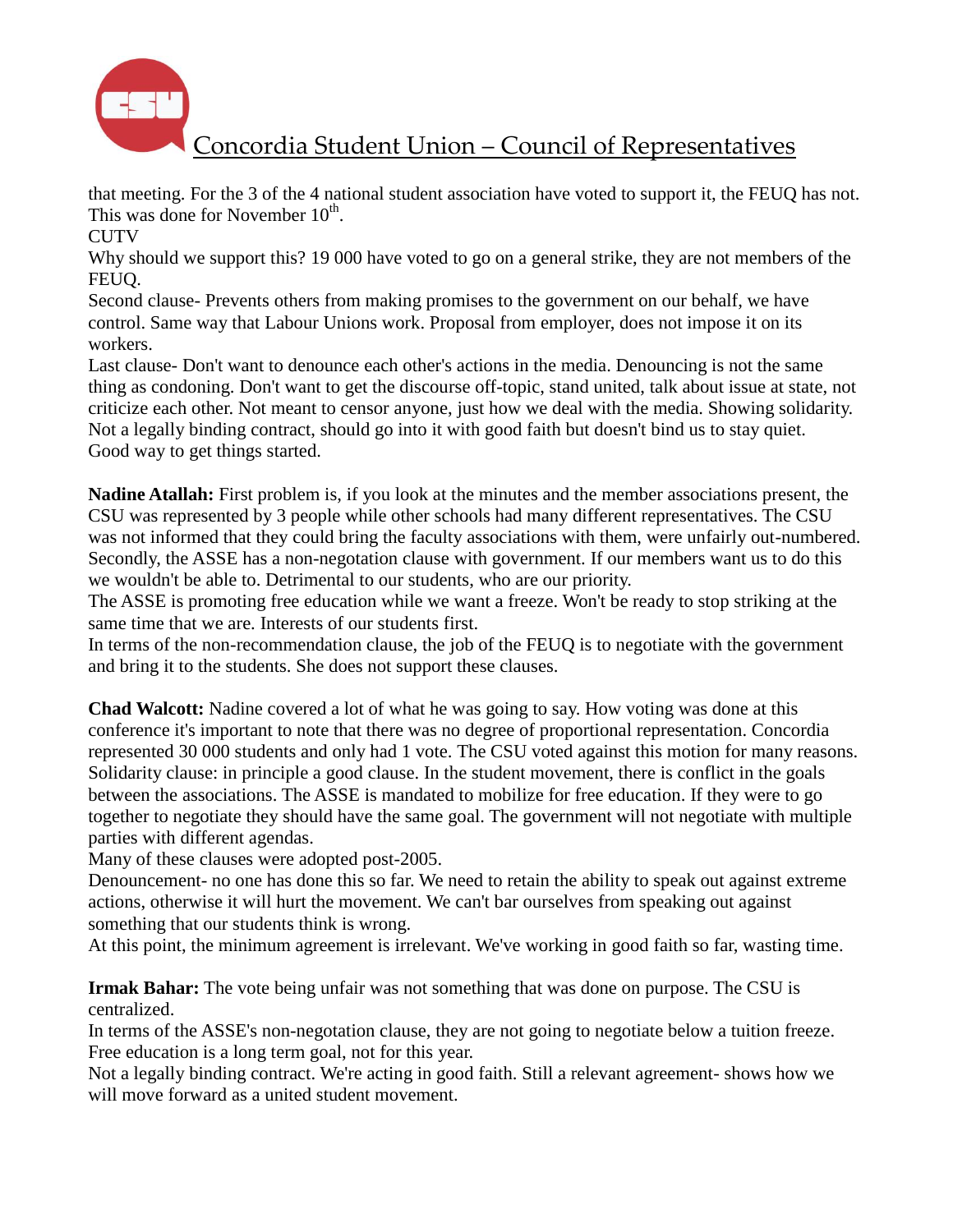

**Simon-Pierre Lauzon:** How can we just decide not to follow the motion (once passed, how can we not follow it?)

Lex Gill: No matter how much people refer to these resolutions as non-binding, if it is voted in by Council, we are bound to it.

**Cameron Monagle:** We would be bound to support it. Not something that matters at CSU levelmandated to support it at the FEUQ level.

Lex Gill: If this is adopted in Council, then I would consider it a policy position of the CSU. Therefore, if someone asked me what my position was on the Minimum Agreement (MA), I would have to say the CSU supports it.

**Michaela Manson:** Background stuff being brought in, people fighting over whether it's relevant- her position is that it isn't relevant. Our students aren't invested in this history, but rather outside bodies are. What's best for our members? Vote based on the principles themselves. Principles evoked by the MA are of solidarity and autonomy. We are getting derailed by context rather than thinking of what is best for our members.

**Melanie Hotchkiss:** Wishes to speak to the context of what has happened since May when the meeting was held. Meeting between TASEQ, ASSE, FEUQ, FECQ. Meeting was held why? Student movement had foreseen that this was the year that students would have to take to the streets to fight increase. Idea was to come together, collaborate, come together for big demonstration on November 10<sup>th</sup>. It was to figure out a a way to deal with bringing our students on strike together. 3 signed on, the FEUQ did not. The three clauses were adopted by the other 3. Since November  $10<sup>th</sup>$ , no one has been talking about the MA because it's a little passe. Message was clear for everyone in the media that students were against the increase. Since, there has been tension, but everyone is working towards going towards a strike mandate in their own associations.

When different associations go on strike, we need to have the flexibility to act on our own. Not good for the CSU to bind itself to an MA that no one is even following anymore. When push comes to shove, we can see how many students are on strike across the province, we can reconsider how to move forward wit the other associations.

Encourages Council to vote this down.

**Iain Meyer-Macaulay:** MA challenges our autonomy and our constituents. Why enter into something that other associations are willingly breaking?

**Lex Gill:** Calls question. **Melanie Hotchkiss:** Seconds. **Vote:** 14-0. unanimous.

**VOTE on motion:** All in favour of the motion as it is currently worded: 3-11. Motion fails.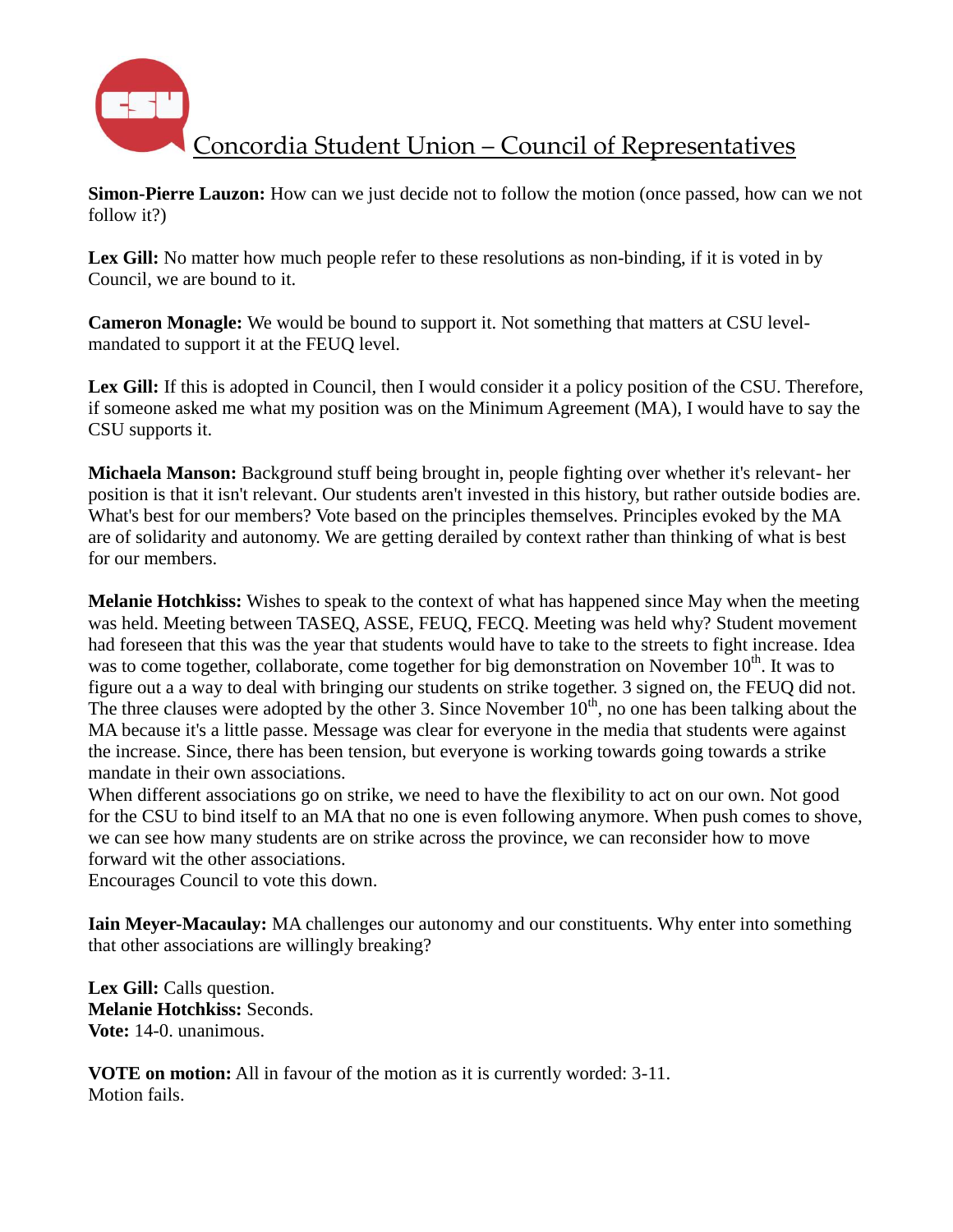

**Irmak Bahar:** Moves to postpone indefinitely the other motions. **Nadine Atallah:** Seconds. **Vote:** unanimous. April Underwood abstains.

Lex Gill: Moves for 10 minute recess. **Vote:** unanimous, Tally Shaaked and Ali Moenck opposed.

e. Appointment- Clubs and Space Committee **Gonzo Nieto:** In charge of approving every club's budget, reallocating club offices, etc.

**Yassine Chaabi:** Nominates himself. Is member of Moroccan Student Association.

**Lex Gill:** IAEC, not CSU, should be fine.

**Vote:** All in favour of appointing Yassine to Clubs and Space Committee: unanimous.

d. Board of Governors Discussion **Chairperson:** All in favour of considering the motion: unanimous.

**Cameron:** Standing regulations don't reflect the fact that there is 1 seat for students and 1 alternate member. The change would strike all reference to the election, 1 will be chosen from among the executive, typically it's been the president, alternate will be chosen by Council.

Lex Gill: For the time being it makes sense for the Standing Regulations to accurately reflect reality. Has access to university admin in a number of different capacities (re: election of representative). CSU's position should be reflective of the BoG, relationship of accountability to Council. Reduced representation important for students to be speaking with one voice. Not necessarily the president.

**AJ West:** Friendly amendment: alternate appointed at June meeting, any member of the CSU.

**Cameron Monagle:** Considers it friendly. **Irmak Bahar:** What is the term for this person?

**Lex Gill:** July to July.

**Michaela Manson:** Calls the question. **Lina Saigol:** Seconds. **Vote:** unanimous.

**VOTE:** All in favour of approving the motion: unanimous.

f. Labour Negotiation and CFS Update (Closed Session) **Nadine Atallah:** Moves to go into closed session. **Iain Meyer-Macaulay:** Seconds.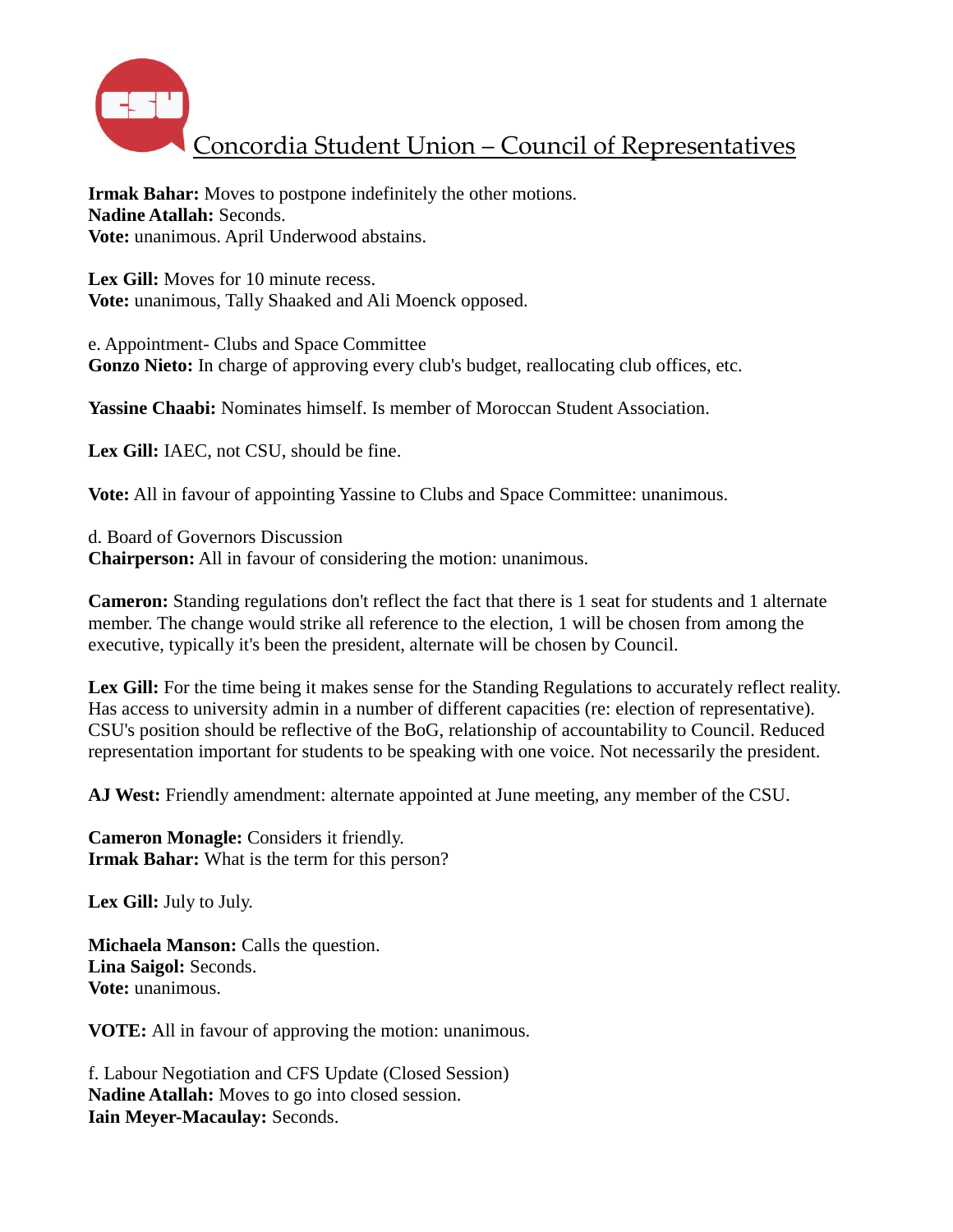

**Vote:** unanimous.

Open session resumes at 9:42 pm.

7. New Business

8. Consent Agenda

Executive Reports:

**Melanie Hotchkiss:** In Laura's report in regards to working groups at Sustainable Concordia, could we get more information?

**Laura Glover:** This year Green Week is called "What Sustains you" week- energy consumption, event to welcome the equinox.

**Melanie Hotchkiss:** In terms of recycling bins to separate plastics and paper, asked university and didn't get them or any information as to why they don't exist on campus.

**Laura Glover:** The university has a budget for this, a large portion has been spent on purchasing compost bins, facilities wasn't aware of the demand for compost bins.

**Anaii Lee-Ender:** Dealing with this in residence- getting our own bin.

**Laura Glover:** This is a temporary solution, we want to put in place a long term plan so that composting is accessible to all buildings in the school.

**Gonzo Nieto:** Update regarding Student Space- working with committee to finish questions for survey, reached out to Leger marketing last week, has a proposal from them. We are going to be hiring them to do 2000 web interviews, they'll use the member lists, hiring students to do face to face interviews (500), data entry, analysis, interpretation.

**Cameron Monagle:** That sounds awesome. Did we talk to any other companies?

**Gonzo Nieto:** No, because they are they ones that had done the FEUQ's survey 2 years ago on grad students.

Lex Gill: Did research on other organizations, Leger is the industry standard and they agreed to hire Concordia students.

**Irmak Bahar:** Budget estimate?

**Gonzo Nieto:** Partial, not yet factored in how much it will cost to pay the student workers, but the quote from Leger is \$14 000, about 6 dollars a survey. This represents 8% of the money we allocated for this.